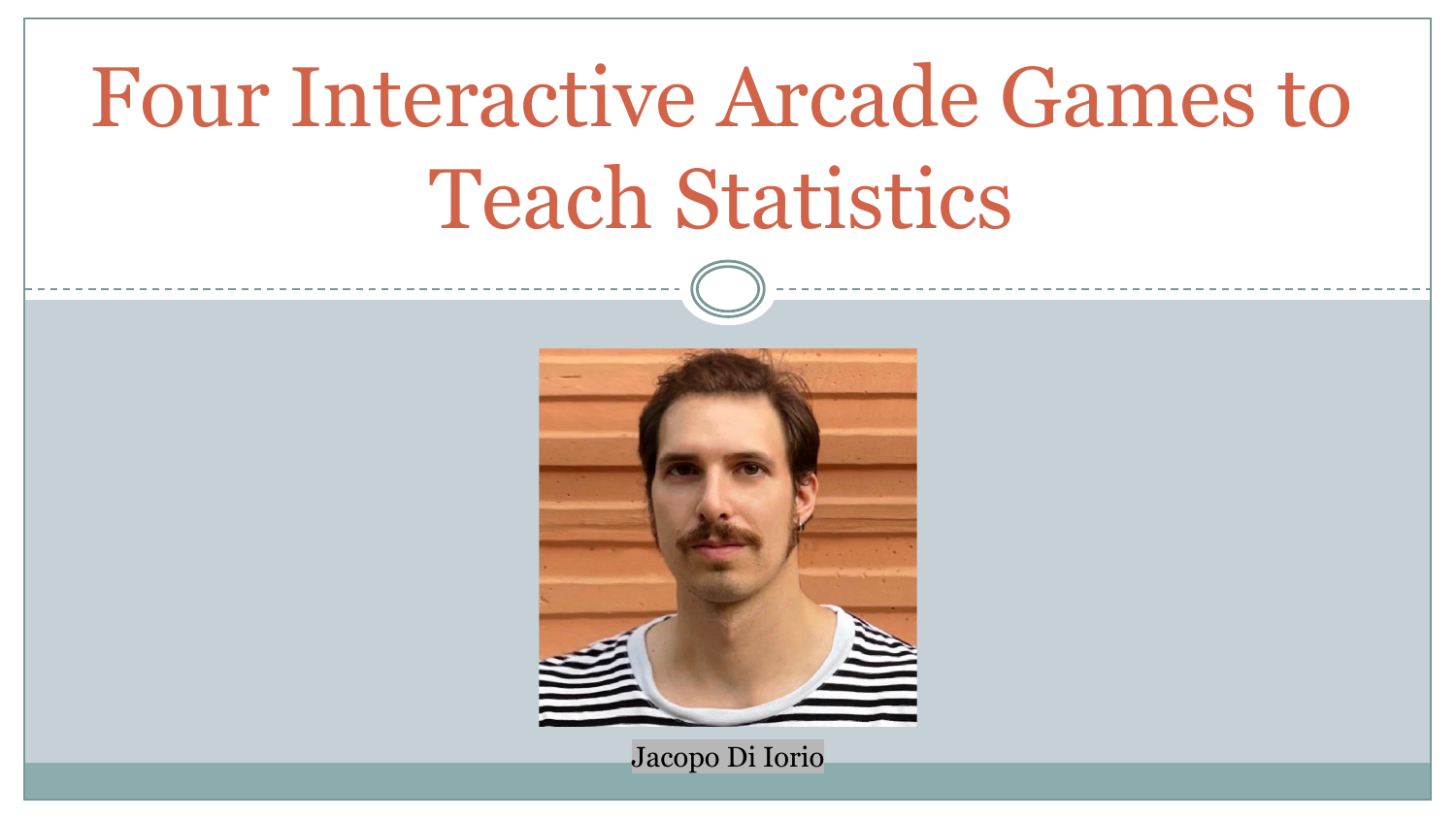# CAUSE/JSDSE webinar series

### **Welcome!**

**Host and Moderator: Leigh Johnson Capital University**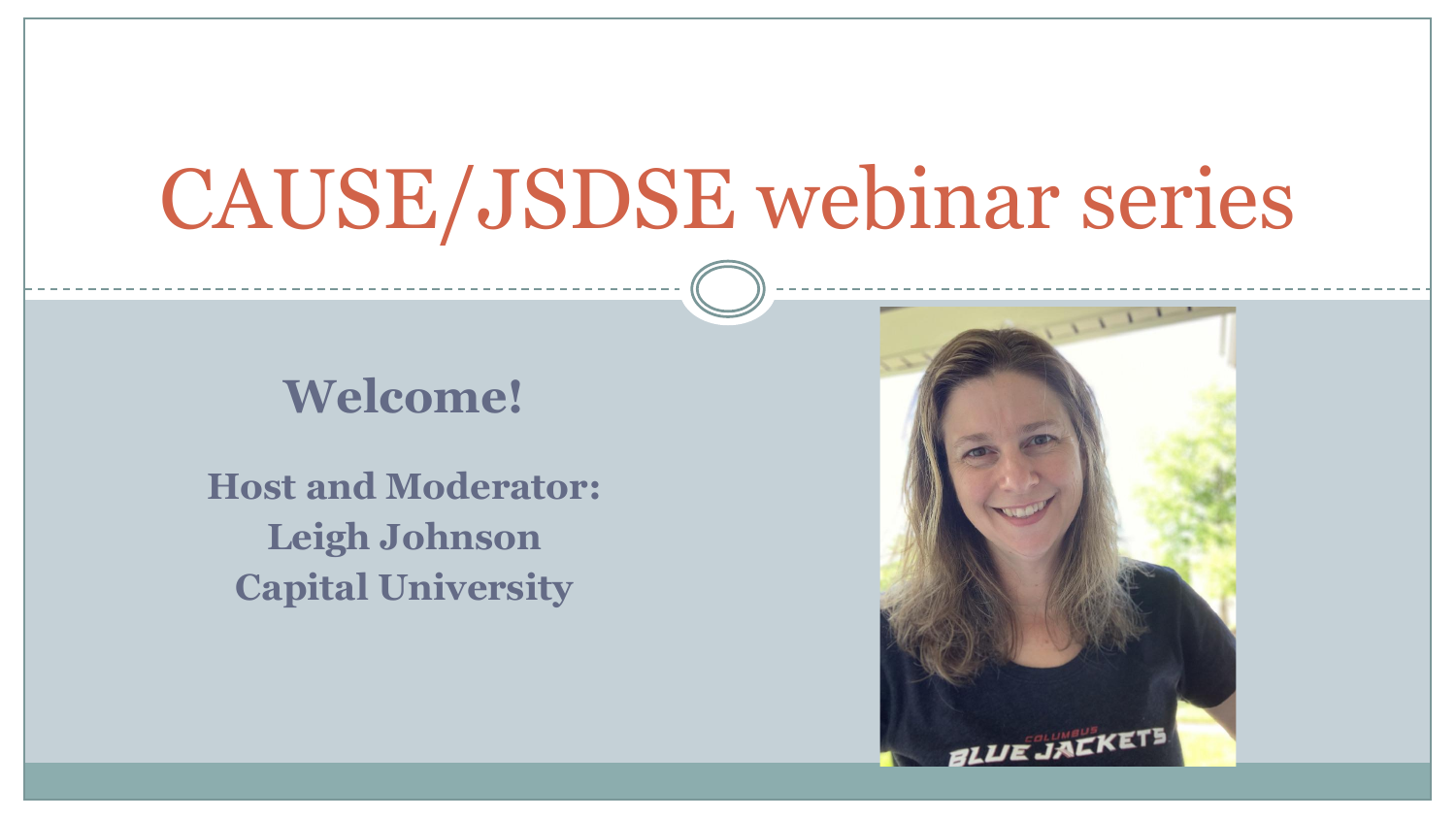### What's new in the journal?

#### Article Introduction to Medical Statistics Software Using the Flipped Classroom: A Pilot Study >

Benjamin Mayer, Anja Kuemmel, Marianne Meule & Rainer Muche

Published online: 18 Mar 2022

Article

Implementing a Simple, Scalable Self-Regulated Learning Intervention to Promote Graduate Learners' Statistics Self-Efficacy and Concept Knowledge >

D. Jake Follmer

Published online: 17 Mar 2022

#### **Article**

Integrating Data Science Ethics Into an Undergraduate Major: A Case Study  $>$ 

Benjamin S. Baumer, Randi L. Garcia, Albert Y. Kim, Katherine M. Kinnaird & Miles Q. Ott

Published online: 14 Mar 2022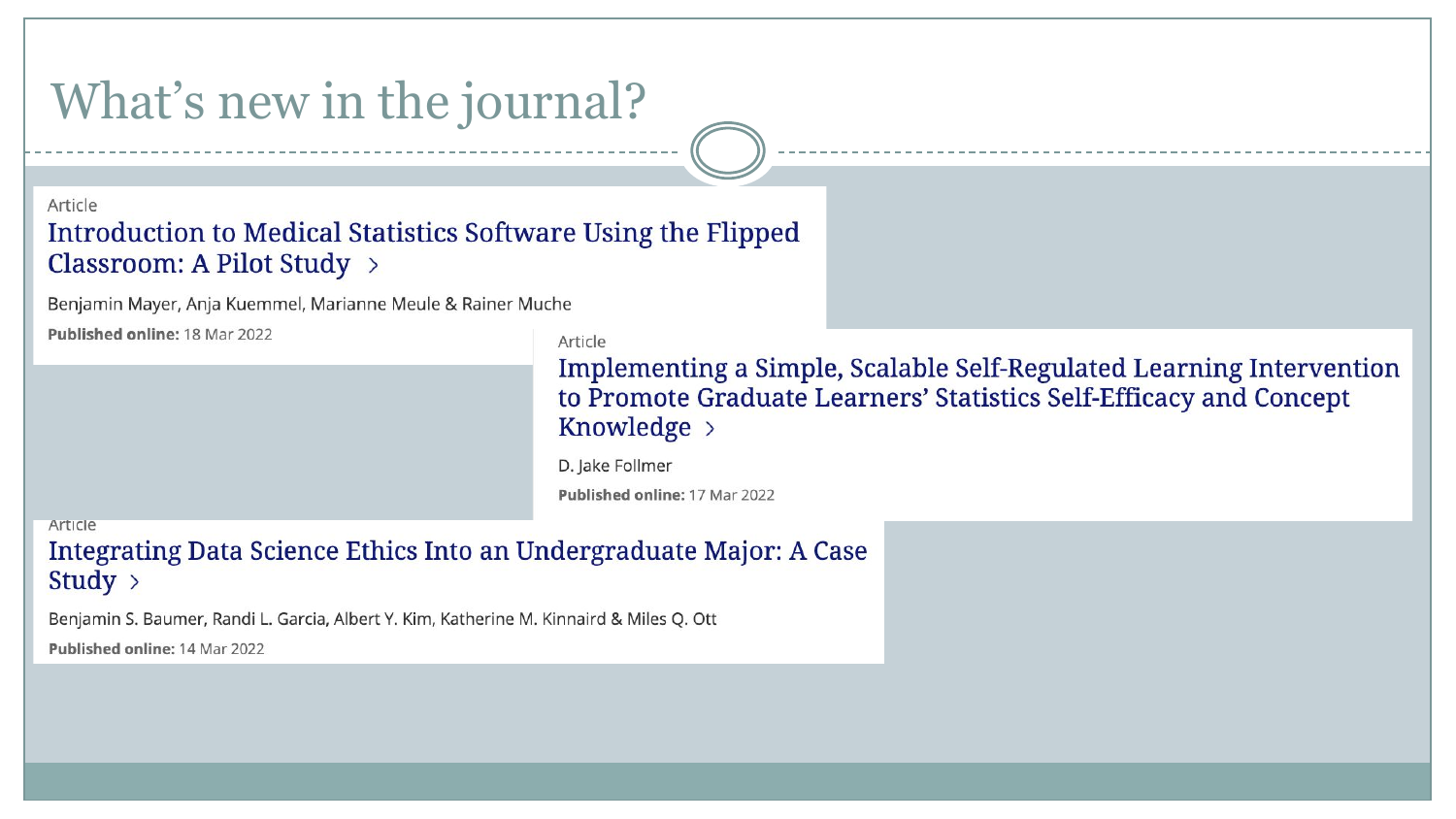## April CAUSE/JSDSE Webinar

## Building a Multiple Linear Regression Model with LEGO Brick Data

## Anna D. Peterson & Laura Zeigler April 19, 2022 4 PM ET

Signup at<https://www.causeweb.org/cause/webinars> Webinars are recorded and posted (with slides) at that same site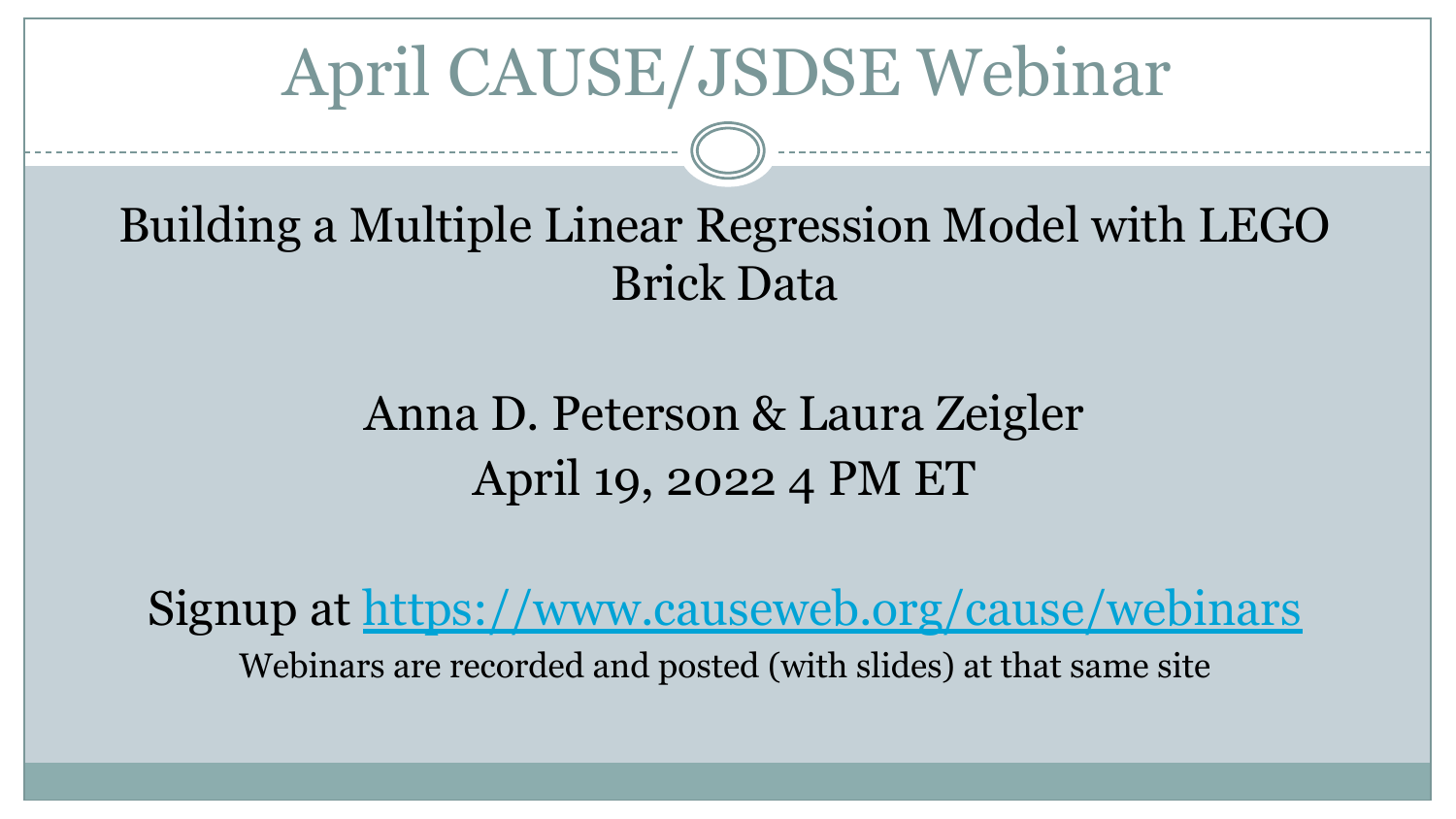### Consortium for the Advancement of Undergraduate Statistics Education



<https://www.causeweb.org/cause>

**Save the date!** May 23rd - 26th, 2022, with pre-conference workshops May 19th - 20th <https://causeweb.org/cause/ecots/ecots22/about>

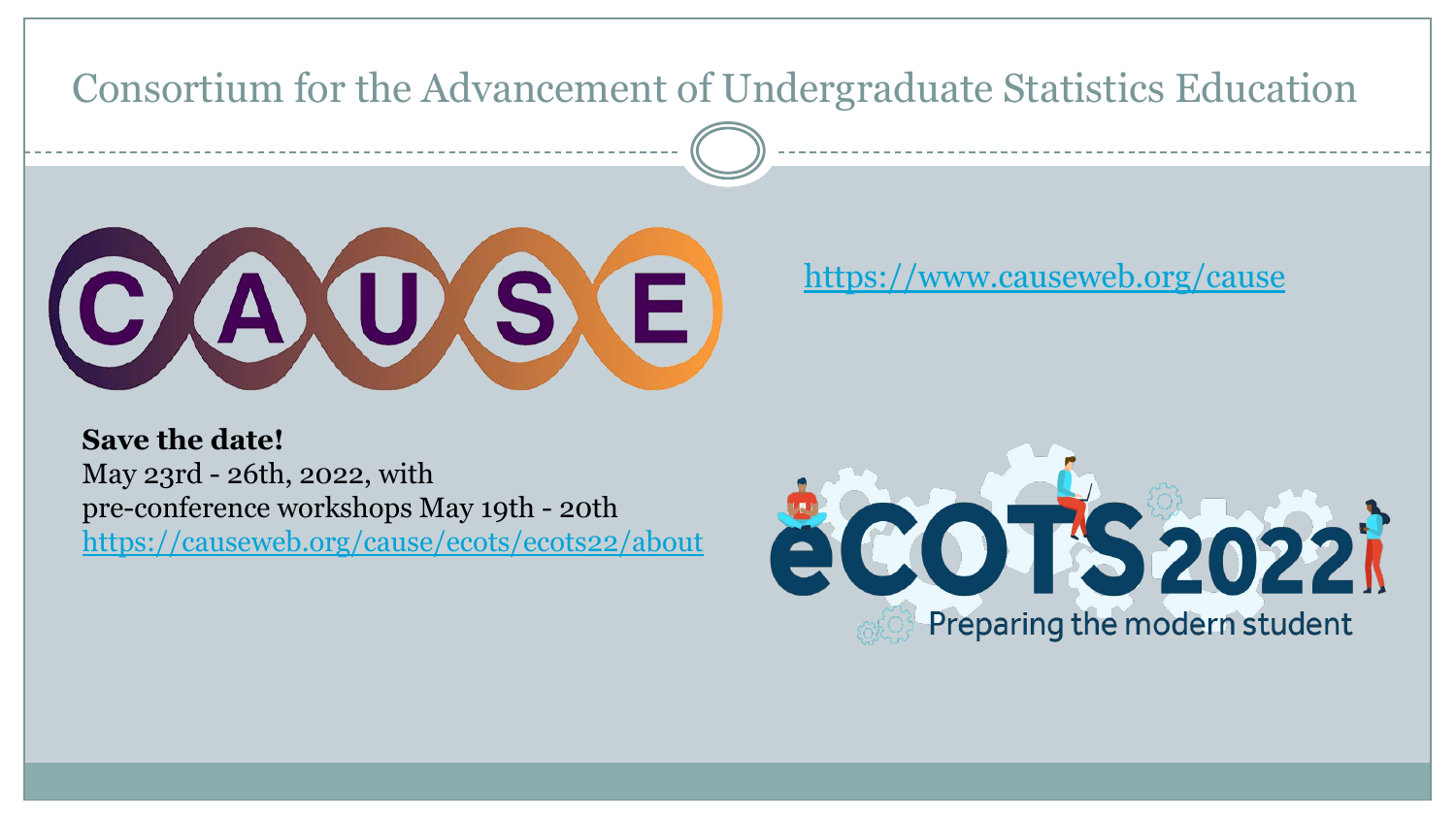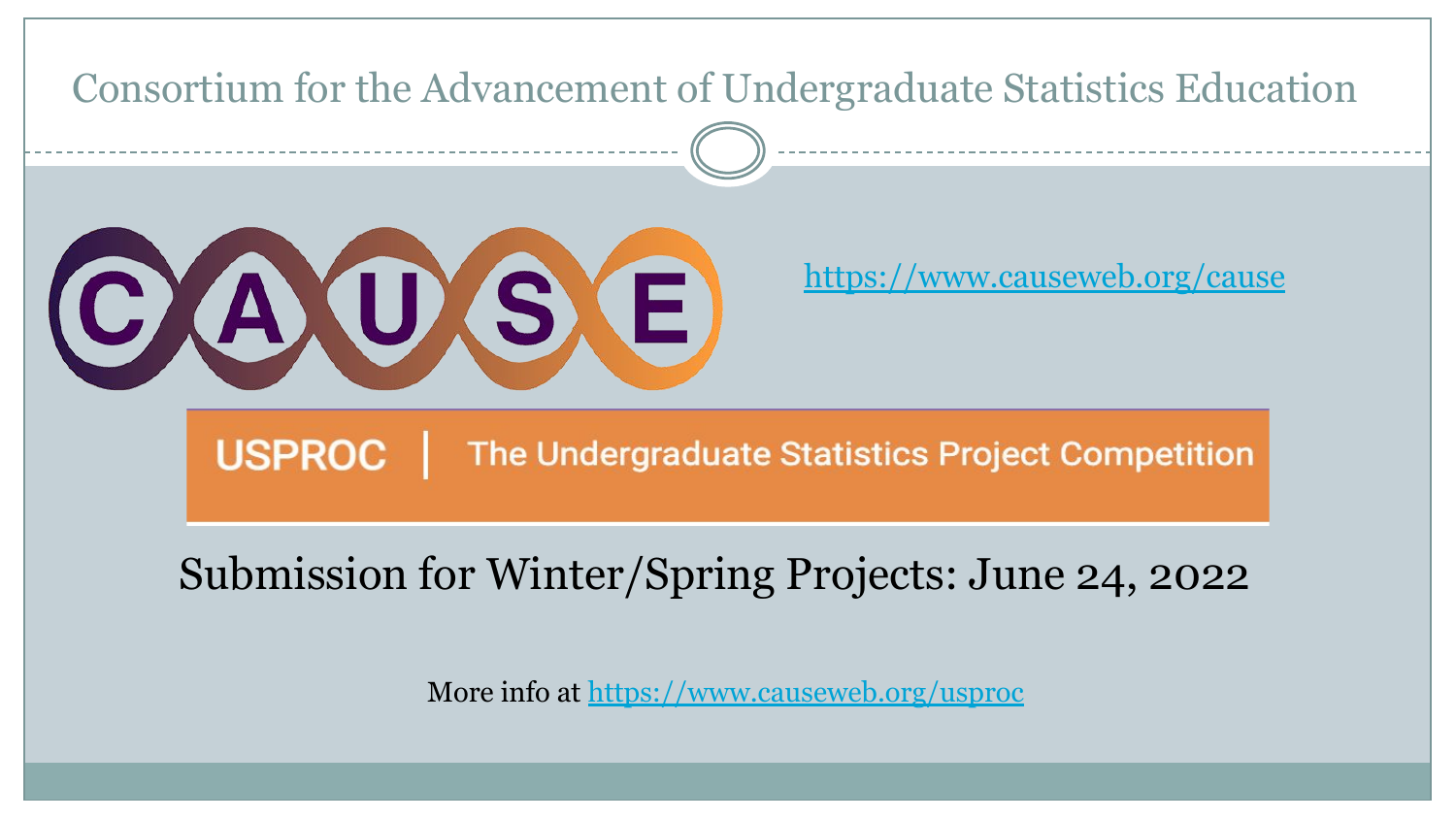# Jacopo Di Iorio

Jacopo Di Iorio is a postdoctoral Eberly Fellow at the Department of Statistics of the Pennsylvania State University (State College, USA). Previously a postdoctoral research fellow at Scuola Superiore Sant'Anna (Pisa, Italy), in 2020 he got his Ph.D. in Mathematical Models and Methods in Engineering from Politecnico di Milano (Milano, Italy). His research interests lie primarily in the field of clustering and biclustering for multivariate and functional data, applied Statistics, and Statistics and Data Science education.

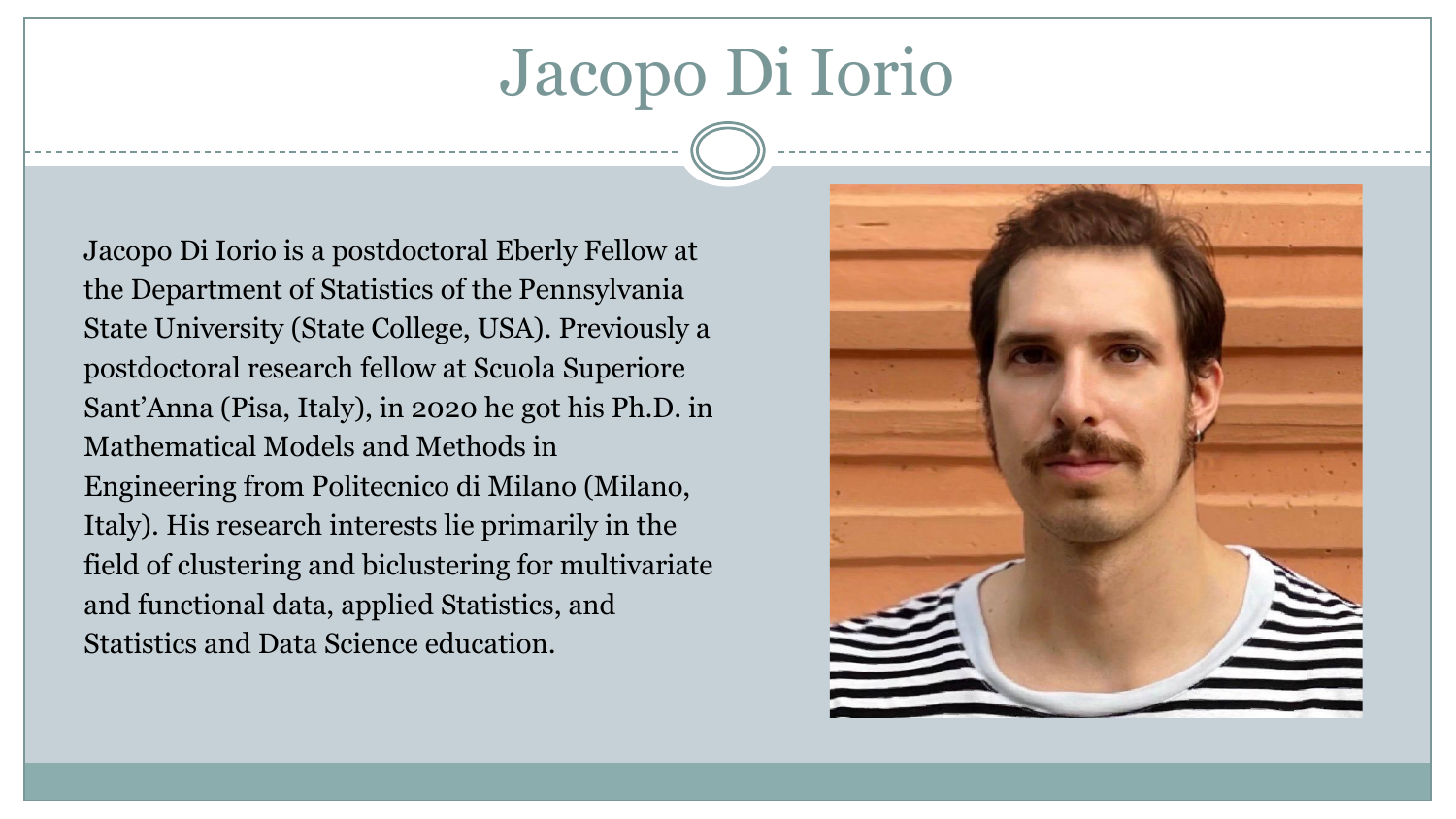

## Jacopo Di Iorio

# Four Interactive Arcade Games to Teach Statistics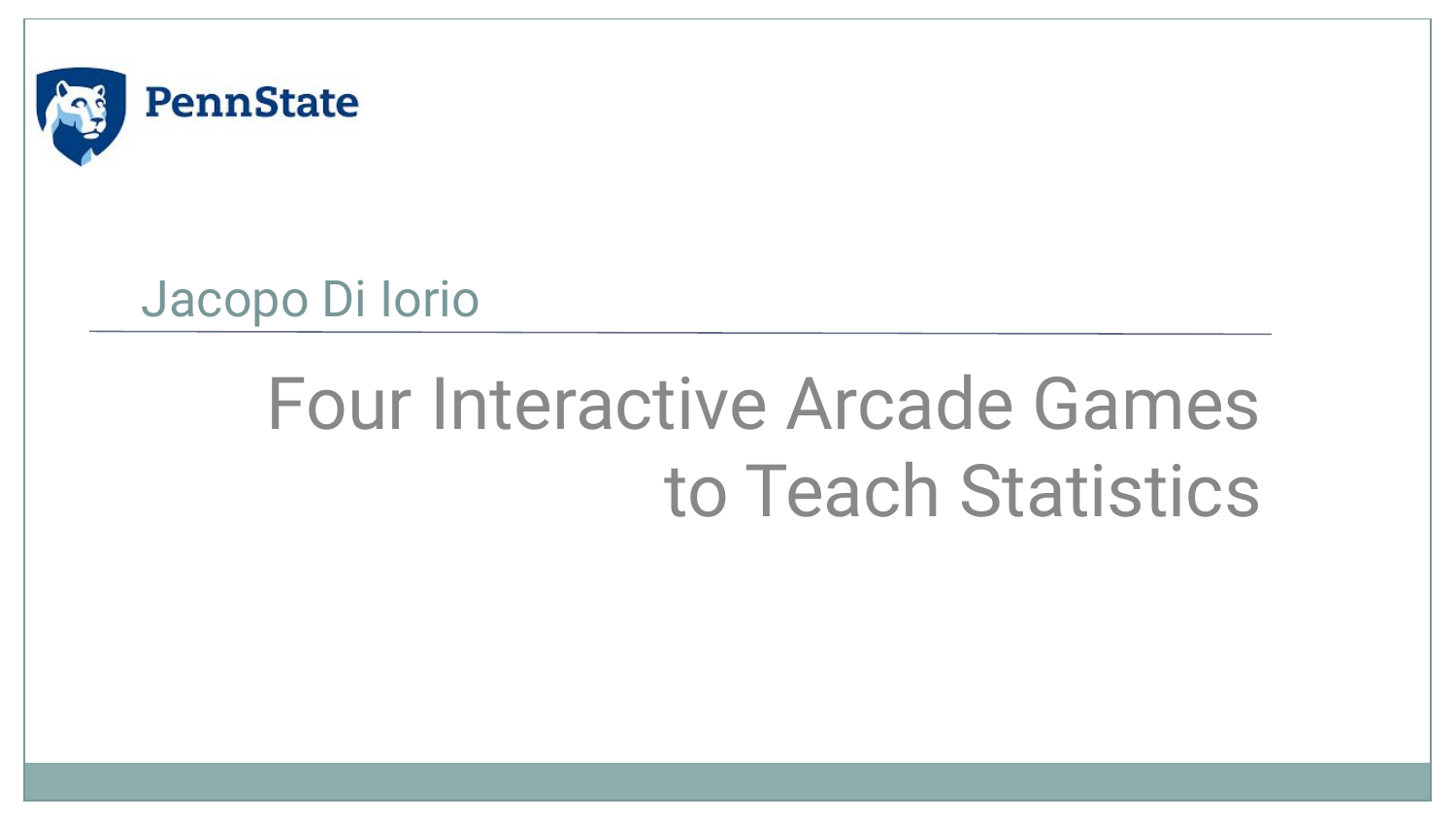### The context

Teaching some advanced statistical topics to a non-mathematical educated audience

Master students in Communication Design interested in Data Visualizations

Mean and standard deviation - Clustering - Principal Component Analysis - Linear Regression -

## Problem

Maths-Phobia negative attitude toward mathematical disciplines (Gal and Ginsburg, 1994)

Lack of Interest -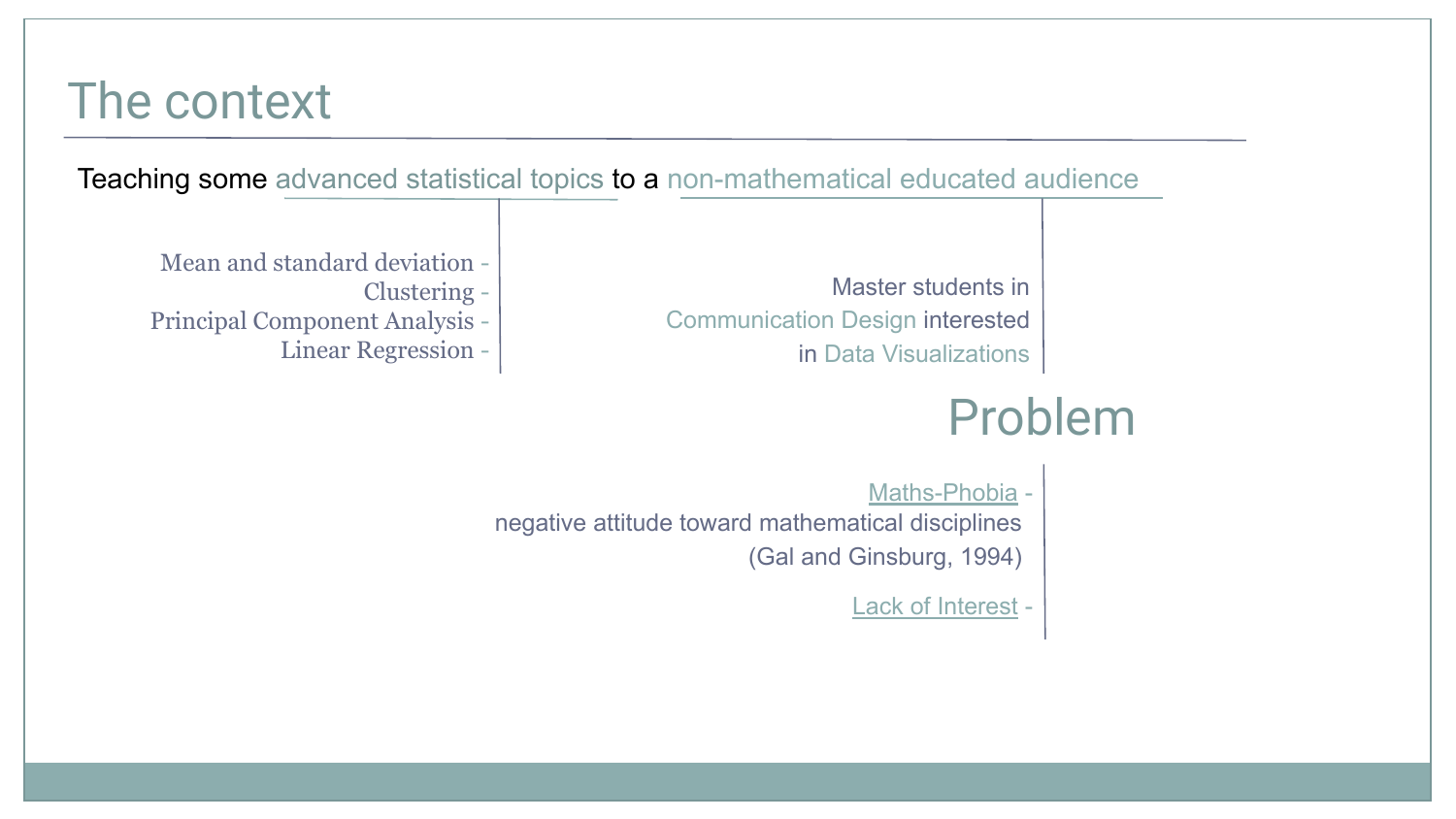### Four Interactive Arcade games to Teach Statistics

### **General Characteristics**

#### **- User-centric**

it works with students' data collected during the class

#### **- Score-based**

players have to minimize a statistical performance score. The score allows comparison within students

#### **- Interactive and touch-friendly**

the interaction with the game environment is based on clicking/touching

| <b>Title</b>                     | <b>Topic</b>                       | <b>Interaction</b> | <b>Score</b>                                      |
|----------------------------------|------------------------------------|--------------------|---------------------------------------------------|
| Point Blank<br>2D                | Mean and<br>Variance               | Identify a dot     | Variance                                          |
| Point Blank<br>Revolution        | Clustering                         | Identify dots      | <b>Total WSS</b>                                  |
| <b>Dimensions</b><br>for Descent | Principal<br>Component<br>Analysis | Draw a line        | Variance of the<br>Orthoganal<br><b>Residuals</b> |
| Deadly<br>Premonition            | Linear<br>Regression               | Draw a line        | OLS                                               |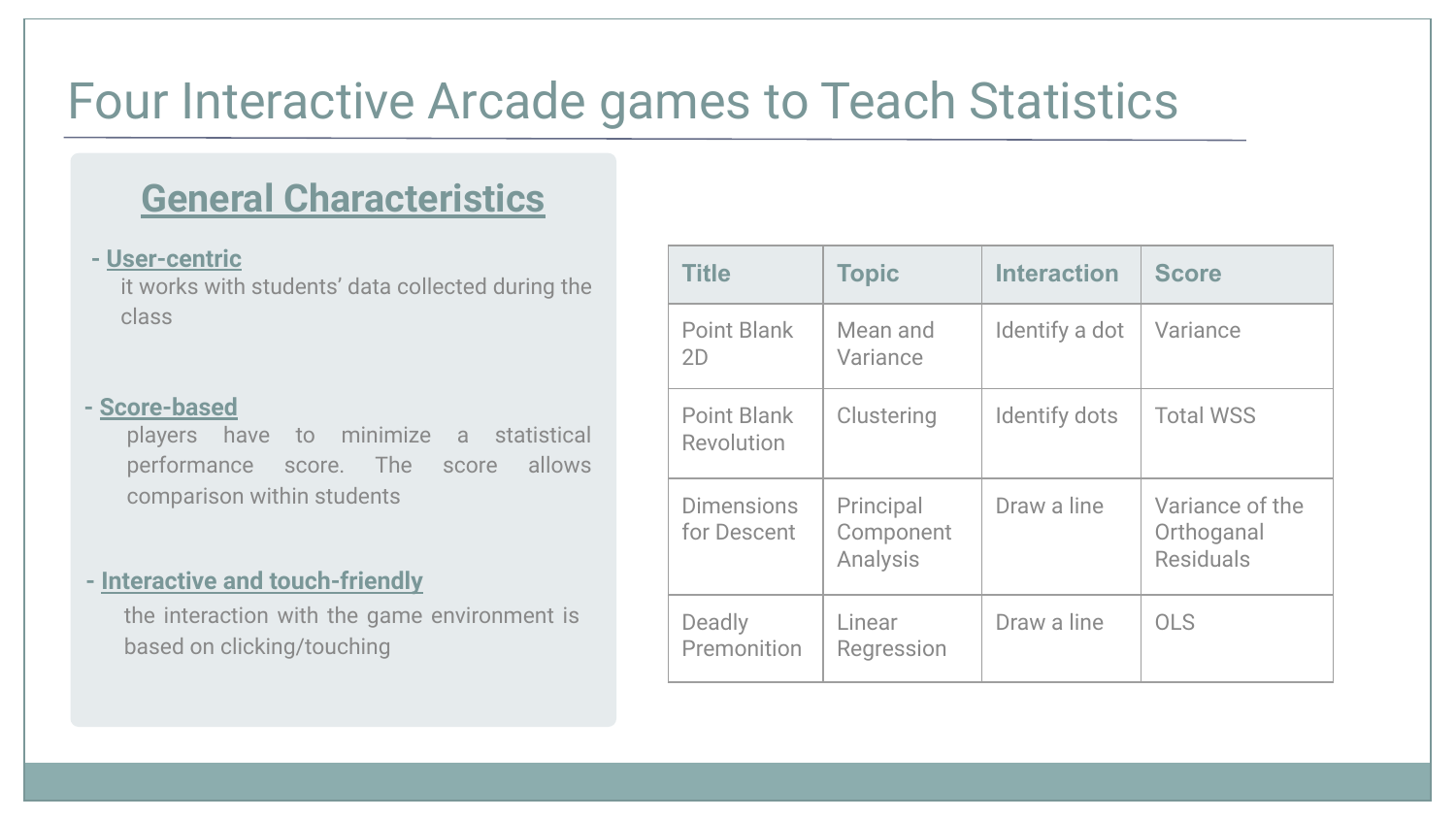### Class Experience

### **Preparation**

### **Theoretical Prerequisites**

- Euclidean Distance
- Pythagorean Theorem



- Data Collection
- Preprocessing



#### **Point Blank Revolution**

**MISSION** 

Play now or load your data in the form below. Click the plot multiple times to identify new points and then click the 'Ready!' button to visualize your score. Try to minimize the score with one, two and three points. Try t with more than three points. What is happening when increasing the number of points?

IF YOU WANT TO LOAD YOUR DATA..

Check the box if your data file has a header. Choose a CSV File with at least two numerical columns and then click on the plot. If there are more than two numerical columns the app will use the first two

**D** Header

#### Choose a CSV file and click on the plot

Browse... No file selected

Ready! Reset!



#### [Cluster Game - Point Blank Revolution](http://htgaws.shinyapps.io/pointblankrevolution/)



- Results and Score sharing and discussion

- Geometrical Meaning
- Statistical Meaning
- Connection with other result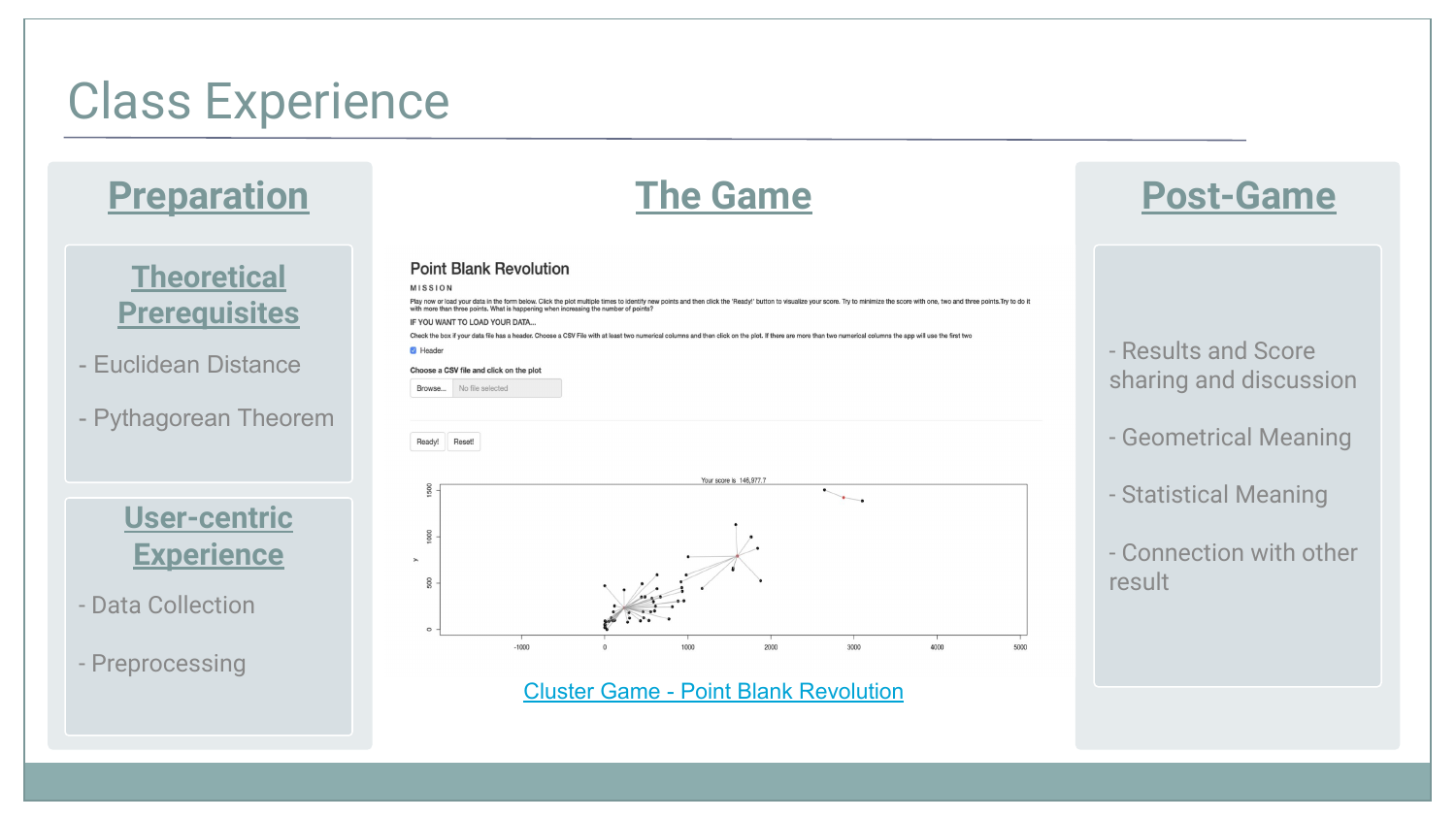### **Conclusion**

Four experiences are meant to be played under the **supervision of an instructor** and they require **very basic theoretical background** (i.e., the notion of distance).

They **mix gameplay with interactive visualization** and they are **user-centric** because they allow the users to load their own data sets.

In the spirit of the old coin-op arcade games, the players can **share their scores** with the rest of the class. This idea makes the experience a real challenge where the student reaching the best (lowest) score within the class wins.

Thanks to their ease of use, they are **suitable for a wide range of students** and they can be proposed in courses of different level and background.

Indeed, they could be helpful not only as a qualitative introduction to the selected topics (in the case of advanced courses) but also as a way to bring students closer to the world of data analysis and to highlight the importance of statistical methodologies and algorithms (in the case of school students).

The results from a student questionnaire give us confidence that the experience has benefited students.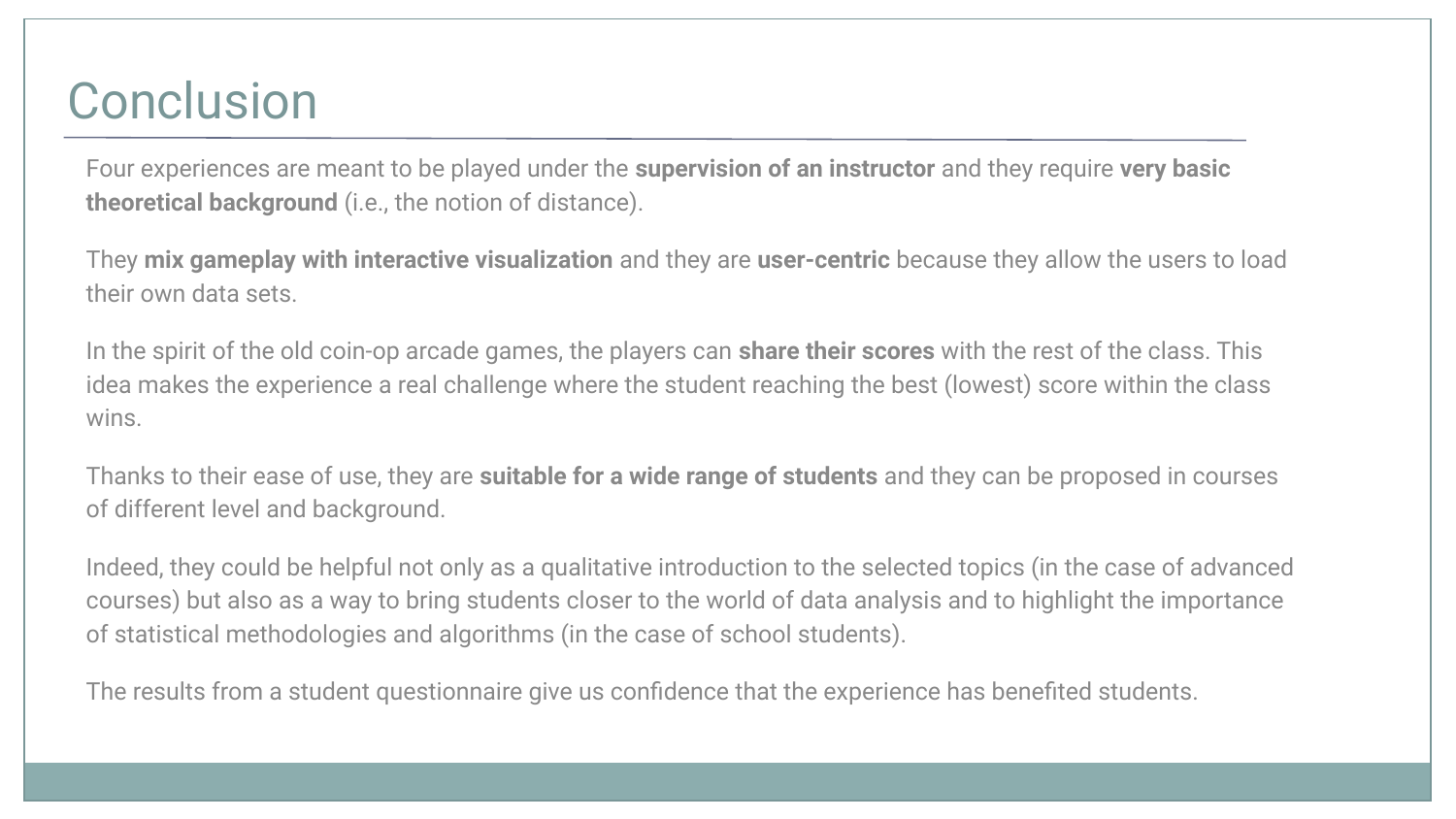### Next Steps

Improve the four arcade games.

Enlarge the user base, reaching also **kids** with more playable experiences.

### **All mean cats just want to have fun!**

Presented at "MEETme Tonight 2019" (European Night of Researchers"), it was a first attempt to propose the mean game to a kids audience